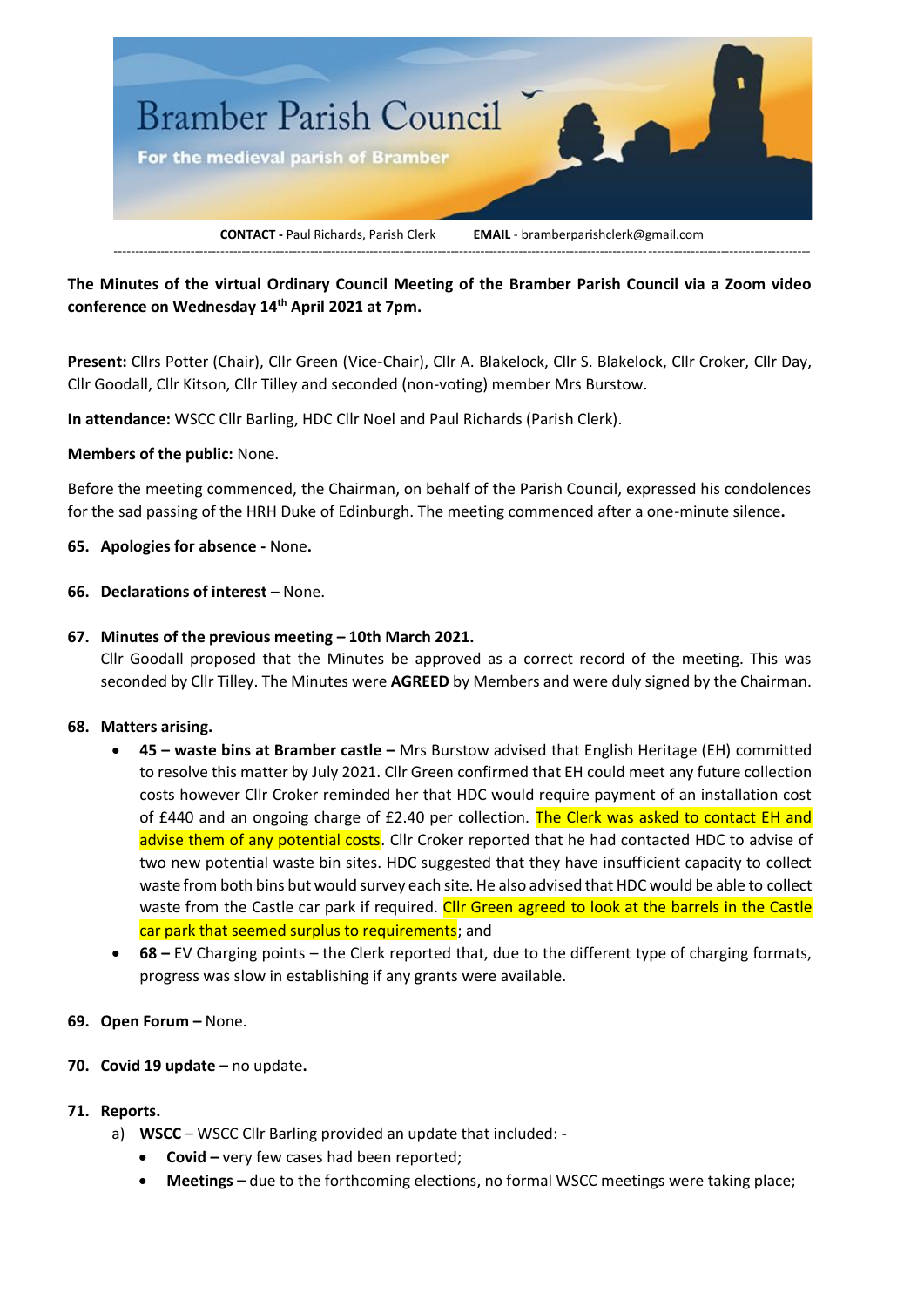- **Coombe Drove –** with reference to the recent resident enquiry concerning dangerous trees on the bank in Coombe Drove, WSCC Cllr Barling advised that there was no definitive owner of the land on which these trees were growing. This was because the development company had ceased trading hence the land could be classed as Bona Vacantia. He had spoken to the resident with suitable advice; and
- As this was his last report before retiring, WSCC Cllr Barling thanked the Members for a very enjoyable and productive relationship over the past few years. On behalf of BPC and the residents of Bramber, the Chairman thanked him for his valuable contribution and wished him well for the future.
- b) **HDC –** Cllr Noel provide an update that included:
	- **Covid –** local cases have reduced however, small increases in reported infections had been reported in Mid Sussex and Lewes Districts;
	- **Meetings** due to the forthcoming elections, no formal HDC meetings were taking place. Services continue to perform well, and new recycling services are due to be introduced by HDC in the coming months (textiles, batteries and small electrical appliances). Re-use shops have opened at some WSCC Household Waste Recycling Sites including Hopoast;
	- **Fly tipping** cameras have been installed at local litter hotspots with immediate success resulting in fixed penalty tickets being issued to offenders. The cameras have also captured drug-related activity that had been reported to Sussex Police;
	- Local Plan work continues to present the Plan to the meeting scheduled for 9<sup>th</sup> June 2021. HDC Councillors have been deluged by objection emails relating to Plan's proposed strategic sites; and

Cllr Croker advised that: -

- The environmental work undertaken at St Peter's Hall, reported previously, had been completed;
- The Council Tax hardship scheme will continue in 2021/22; and
- He and HDC Cllr Noel had joined the newly formed HDC Carbon Reduction Advisory Group.
- **c) Neighbourhood Wardens –** no report received**.**
- **d) Joint Parishes Cemetery Committee –** no update**.**
- **e) Joint Parishes Youth Committee –** no update.
- **f) HALC –** Cllr A. Blakelock advised that new Chair, Vice-Chair, and representatives to the WSALC Board had been nominated at a special meeting called by HALC. This is to be ratified at the AGM scheduled for 29th April 2021**.**
- **g) Village Hall –** No update**.**
- **h) Website –** Cllr Tilley reported usage is up slightly**.**

## **72. Highways and Public Rights of Way.**

- **a) Parking in the Street –** referring to a resident complaint, circulate previously, Cllr Croker advised that the siting of yellow lines in The Street adjacent to the caravan park junction would be difficult to achieve. Cllr Tilley suggested that the placement of a convex mirror opposite the junction could assist. The Clerk was asked to write to the caravan park residents association accordingly;
- b) **Bramber Brooks –** The Chairman referred to a note from Bramber Brooks requesting support for plans to upgrade a footpath. As the path is in Steyning parish, Cllr Blakelock suggested that BPC support the initiative but with no financial commitment. The Clerk was asked to write to Bramber Brooks accordingly.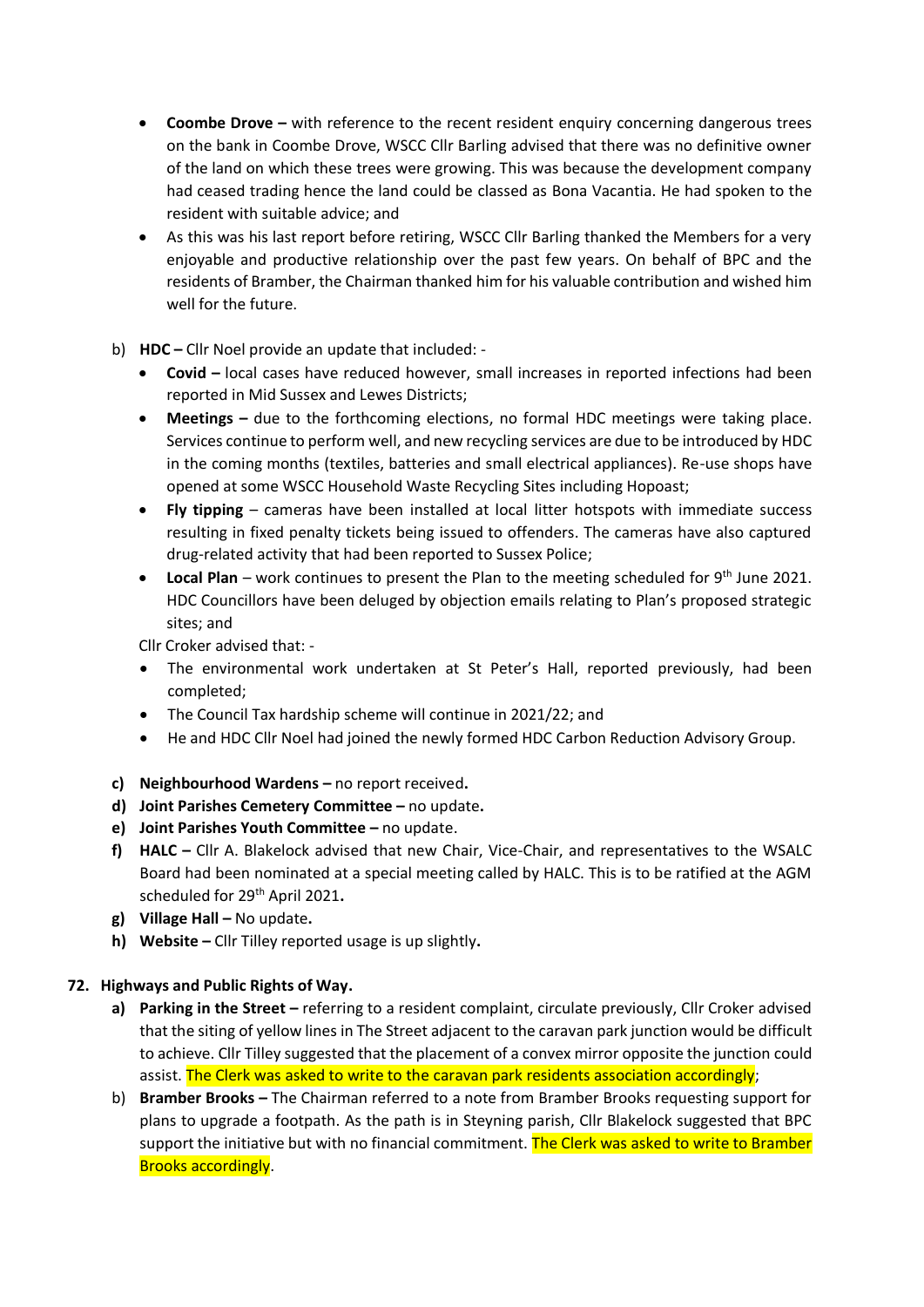c) **Verge Cutting –** Cllr A Blakelock referred to her Biodiversity Group report, circulated previously, and advised that four verge cutting project sites had been identified; one of which was in Bramber (Clays Hill junction with the A283). Members **AGREED** that this site would be suitable for the project.

Mrs Burstow referred to the flower planters in the car park. She advised that she would like to re-wild these planters with wildflower seeds. Members **AGREED** with her proposal and the Chairman volunteered some additional bulbs for planting.

Cllr Croker referred to the tree issue in Coombe Drove previously mentioned at item 71 (a). He suggested that this issue might reoccur as the land in Maudlin Lane has no obvious owner

**73. WSALC –** update provide at item 71 (f).

## **74. Finance and General Purposes.**

a) **Payments** – Members **AGREED** that the payments for March 2021 be paid (see appendix A for the payments schedule).

## **75. Planning.**

- a) **Applications** 
	- **DC/21/0347 - High Beech, Little Drove, Bramber -** Installation of 10 photovoltaic solar panels on single storey flat roof with associated mounting stands and cabling. **Members voted to support the application (9 votes for).**
- b) **Decisions**
	- **APPROVED - DC/21/0328 – Brookside, The Street, Bramber -** Surgery to 1 x Sycamore (Works to Trees in a Conservation Area); and
	- **APPROVED - DC/20/2508 – Copthorne, Maudlyn Parkway, Bramber -** Erection of single storey rear extension - amended plans.
- **76. Youth Provision** No update. The Clerk was asked to contact the service provider and request an update.

#### **77. Neighbourhood Plan**

The Chairman referred plans to hold the NHP referendum on  $6<sup>th</sup>$  May 2021. The Clerk was asked to provide costs in installing a suitable banner.

- **78. Covid-19 vaccination programme –** no update.
- **79. Newsletter –** the next newsletter would be published after the NHP referendum results were known.
- **80. Public Toilet.**
	- a) Opening hours, cleaning and Covid-19 implications due to the ongoing refurbishment, the public toilets remain closed until further notice.
	- b) **Refurbishment –** Cllr S. Blakelock advised that works had commenced. The existing sanitary ware had been removed. Members **AGREED** that white gloss metro tiles be installed, and the paint colour be changed to conservation green.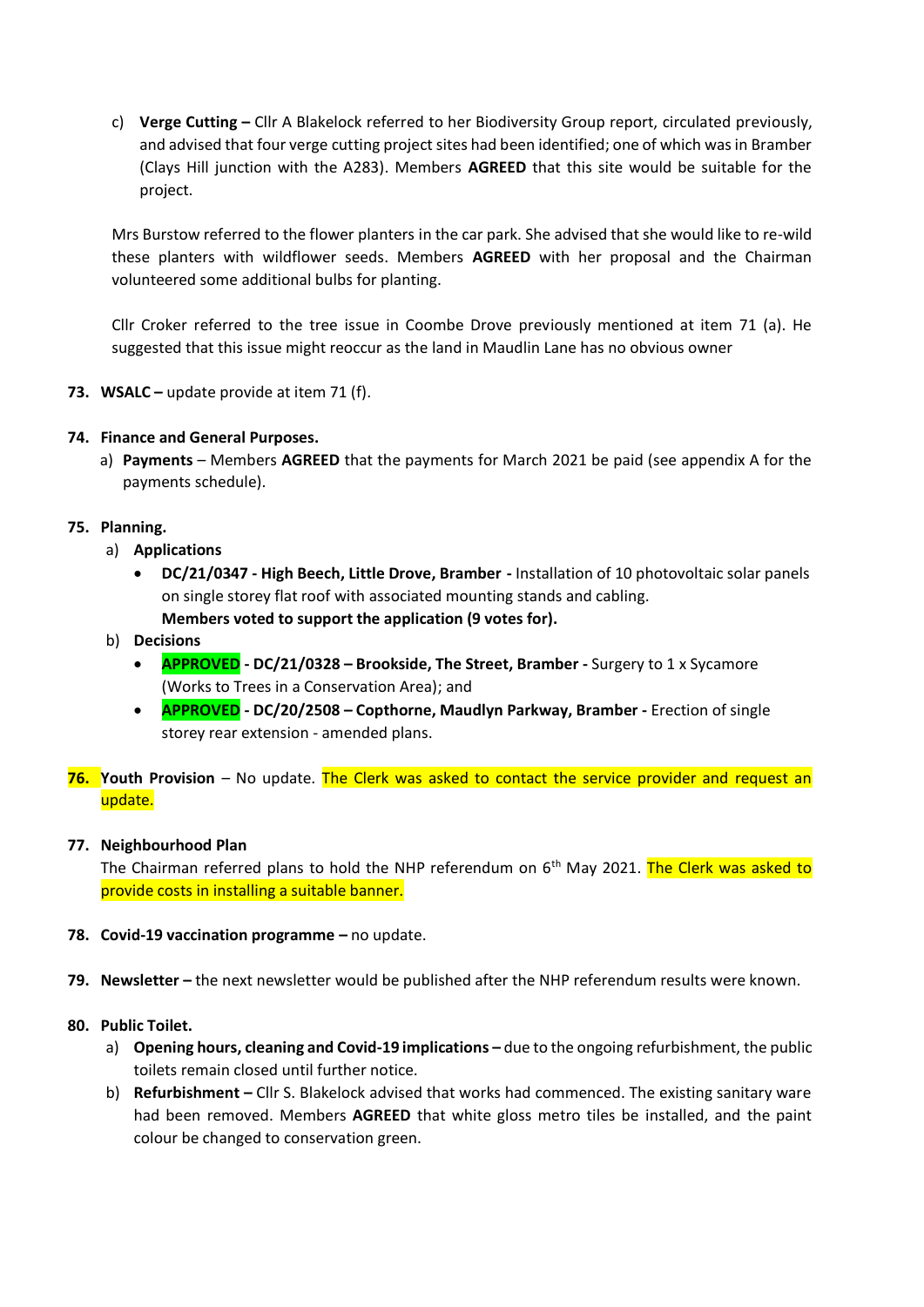## **81. Environment.**

- **Nature Recovery Award** Members noted the report, circulate previously. The Chairman asked that the Clerk forward the information to Bramber Brooks;
- **Climate Change Fund –** the Chairman advised that the Steyning Greening 2030 has utilised this fund; and
- **Royal British Legion –** the Chairman referred to the information related to the installation of 'Tommie' signs. After review and discussion Members **AGREED** to continue with the RBL Poppy displays only.

## **82. Climate Emergency and Steyning Greening 2030.**

- **Biodiversity Working Group** update provided at item 72 (b);
- **'20 is Plenty' project** Cllr Goodall reminded the meeting that the closing date for the completion of the survey was 30<sup>th</sup> April 2021. She asked the Clerk to review what S106/CIL funds could be made available to the project; and
- **Heating Working Group** the Chairman advised that the Group plan to have a stall at the May Farmer's Market to raise awareness of  $CO<sub>2</sub>$  emissions and the operation, for example, of airsourced heat pumps.

## **83. Correspondence.**

| <b>DATE</b> | <b>FROM</b>          | <b>SUBJECT</b>                                |
|-------------|----------------------|-----------------------------------------------|
| 2/3         | Wardens              | Report for Feb 2021                           |
| 3/3         | <b>HDC</b>           | Climate change                                |
| 4/3         | <b>WSCC</b>          | Road closure - The Street                     |
| 5/3         | 20s Plenty           | Draft questionnaire                           |
| 5/3         | Clerk                | Re the appointment of Chairman                |
| 9/3         | <b>HDC</b>           | Compliance cases                              |
| 9/3         | <b>HDC Planning</b>  | <b>Functions and officers</b>                 |
| 11/3        | <b>Sussex Police</b> | Road network activity                         |
| 11/3        | Cllr S. Blakelock    | Cemetery report                               |
| 15/3        | <b>WSALC</b>         | Newsletter                                    |
| 15/3        | <b>SDNPA</b>         | Newsletter                                    |
| 16/3        | <b>WSCC Highways</b> | Annington Road closure notice                 |
| 17/3        | Older People's Forum | Rookwood - virtual meeting                    |
| 18/3        | Clerk                | Compliant re grass cutting in the flood plain |
| 22/3        | <b>WSCC</b>          | Covid update                                  |
| 22/3        | <b>WSCC</b>          | A24 feasibility study                         |
| 22/3        | Clerk                | <b>Revised ACM date</b>                       |
| 24/3        | <b>WSCC</b>          | Message from the Leader                       |
| 24/3        | <b>WSCC</b>          | Armed forces covenant                         |
| 26/3        | <b>HDC</b>           | Funding for toilet refurbishment              |
| 26/3        | <b>HDC</b>           | <b>UBPC NHP referendum</b>                    |
| 29/3        | <b>WSCC</b>          | Highways consultation report                  |
| 1/4         | <b>SDNPA</b>         | Dark Night Skies - Agenda                     |
| 1/4         | <b>HDC</b>           | <b>Travellers</b>                             |
| 1/4         | SDNPA/WSCC           | Soft sand review                              |
| 6/4         | <b>WSCC Highways</b> | Road Closure - School Road, Upper Beeding     |
| 6/4         | <b>WSCC</b>          | Soft sand review                              |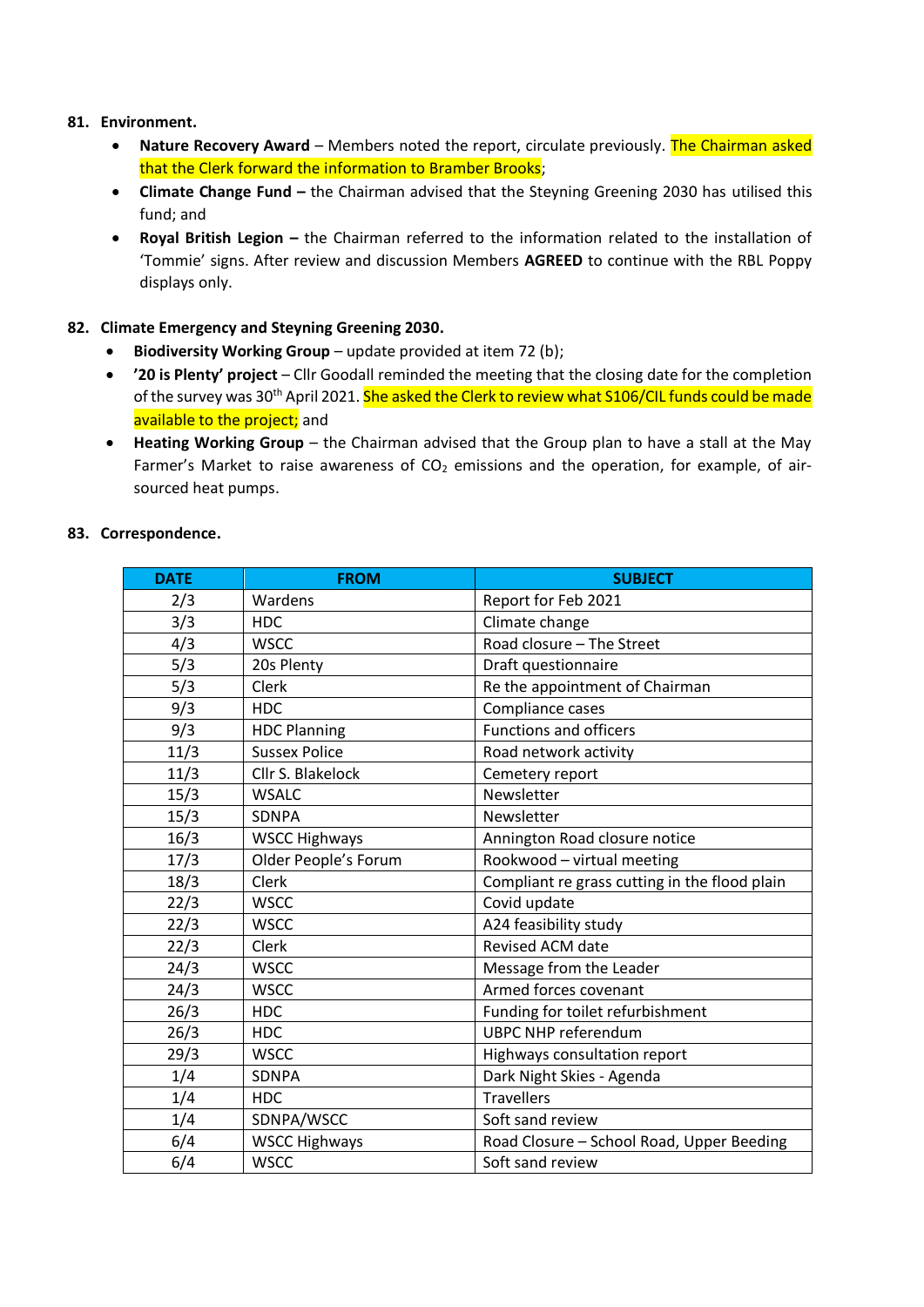## **84. Items for inclusion on the next Agenda –** none.

## **85. Date of the next meetings.**

- Annual Council Meeting 5<sup>th</sup> May 2021; and
- Planning Meeting TBA subject to receipt of planning applications.

The meeting closed at 20:37

Signed…………………………………………………………………………………………………………… Chairman

Date……………………………………………………………………………………………………………….